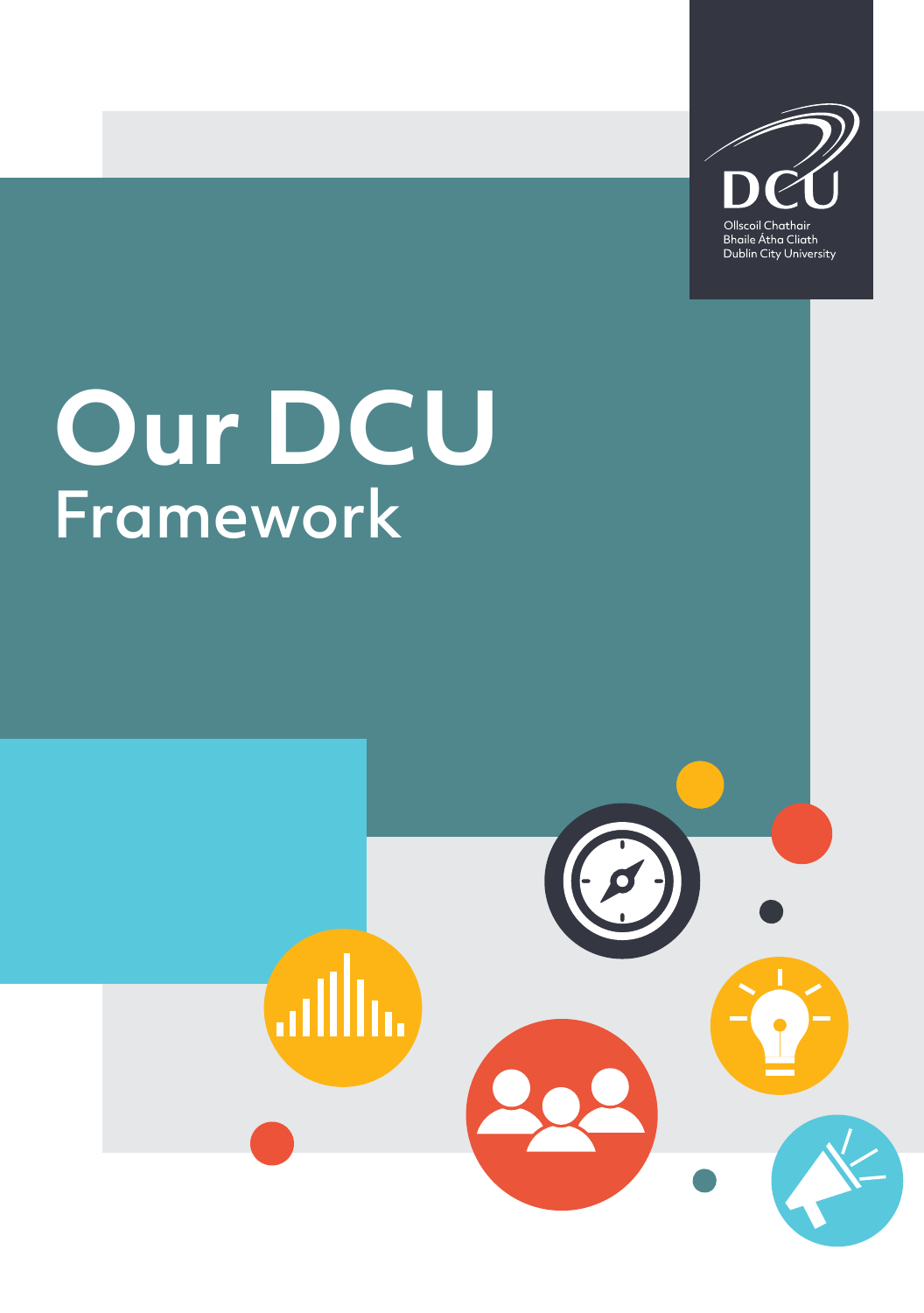# **Introduction by President**

'Value and develop our staff community' is one of the goals of our Strategic Plan 2017 – 2022 'Talent, Discovery and Transformation'. The specific focus of this goal acknowledges that our staff are key to our success. Ultimately it will be their talent, their commitment to education, research and innovation and their engagement with the challenges of the world today that will enable us to achieve our ambition to be a University of Transformation.

We have come through a period of considerable change as an institution. This document outlines a new framework for our staff community that takes account of our new multicampus, postincorporation situation and harnesses the thinking of all those who participated in a comprehensive programme of consultation that accompanied its development. This included a staff engagement & diversity and inclusion survey, a series of workshops across our campuses and an online forum using the DCU Fuse platform. The result, under the nomenclature 'Our DCU', a name created in consultation with participants, encompasses our ambitions for a culture that enables us to flourish, for professional and social connection, for dialogue where we share information and views, for recognition of our contribution and achievements, and for our personal and professional well-being.

The objective of this plan is to fulfill those ambitions. To build a community to which everyone can belong and of which everyone can be proud; A community that will be at its best when we all take responsibility for it, when we contribute to it and when we are not afraid to call out the behaviours, actions or attitudes that would diminish it. It is, after all, our DCU.

Bhai Dha Raith

Professor Brian MacCraith President Dublin City University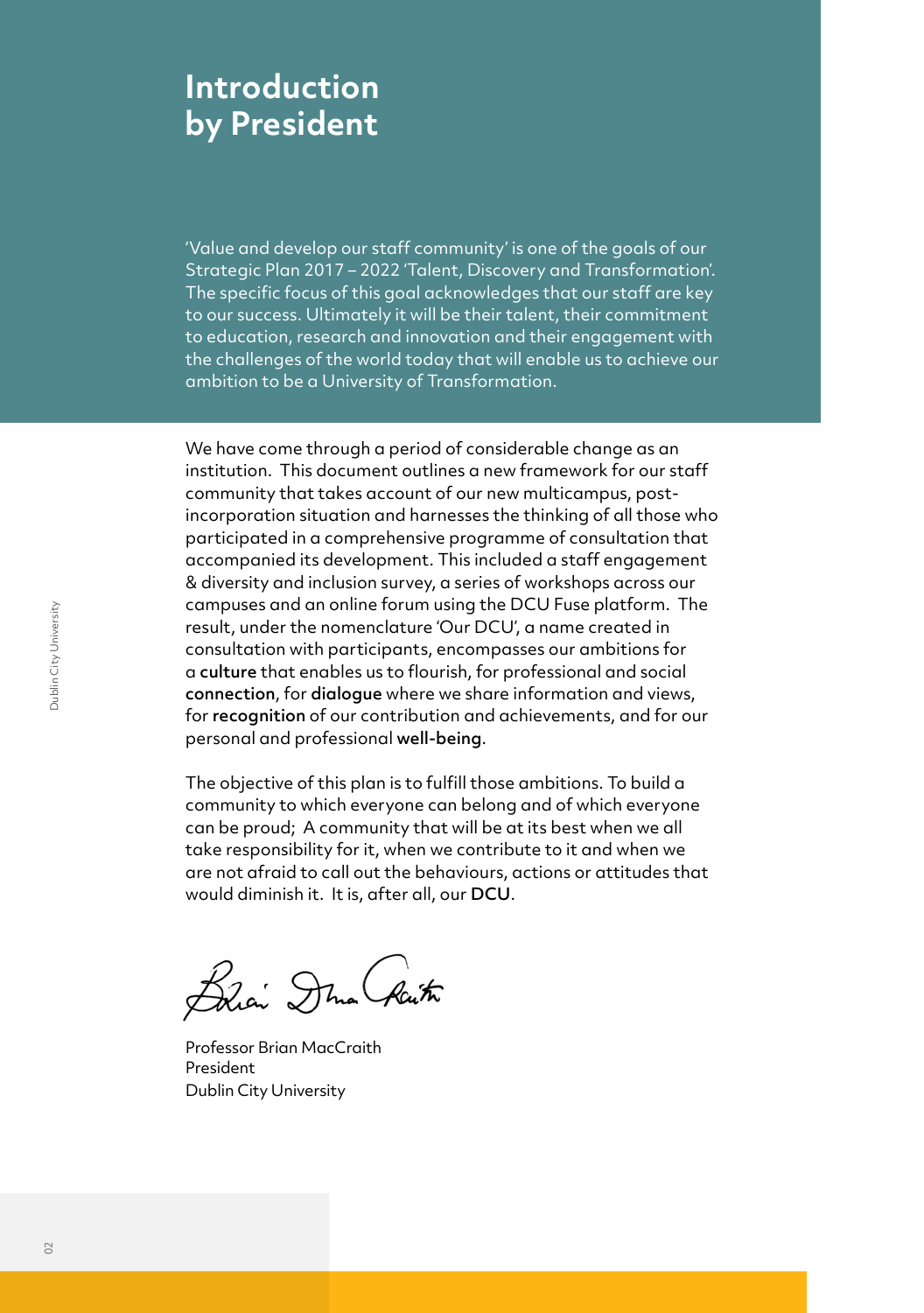#### **STRATEGIC PLAN 2017 – 2022**

# **Talent, Discovery, and Transformation**

#### **Our Mission**

To transform lives and societies through education, research, innovation, and engagement.

#### **Our Vision**

DCU will be a globally-significant university of transformation and enterprise that is renowned for:

- —the development of talent
- —the discovery and translation of knowledge to advance society
- —its focus on creativity and innovation
- —the advancement and application of technology and
- —its commitment to sustainability

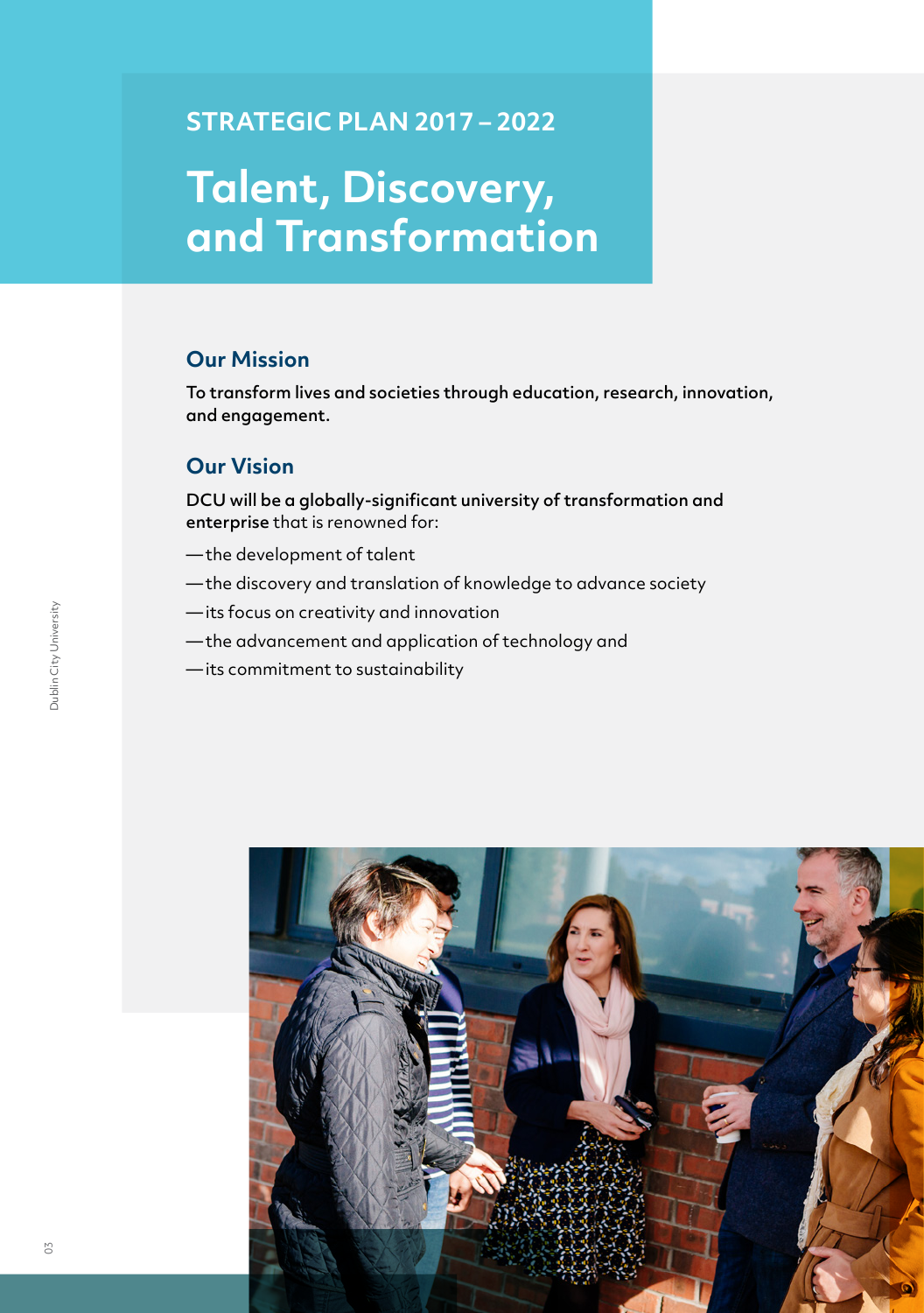# Our Strategic Priorities

|   | Provide a transformative student experience          |
|---|------------------------------------------------------|
| 2 | Advance our reputation for world-class research      |
| 3 | Sustain our ambitions through income generation      |
|   | Ensure a coherent, connected university              |
| 5 | Value and develop our staff community                |
| 6 | Develop a global university                          |
|   | Nurture creativity and culture across the university |
| 8 | Place sustainability at the core of the university   |
|   | Pursue active engagement with our communities        |
|   |                                                      |

# **Our Culture and Values**

#### **We foster a culture that is:**

- —Open
- —Collegial
- —Collaborative
- —Student-focussed
- —Ambitious

#### **We are committed to:**

- —Equality
- —Educational opportunity
- —Social justice
- —Ethical behaviour
- —Academic freedom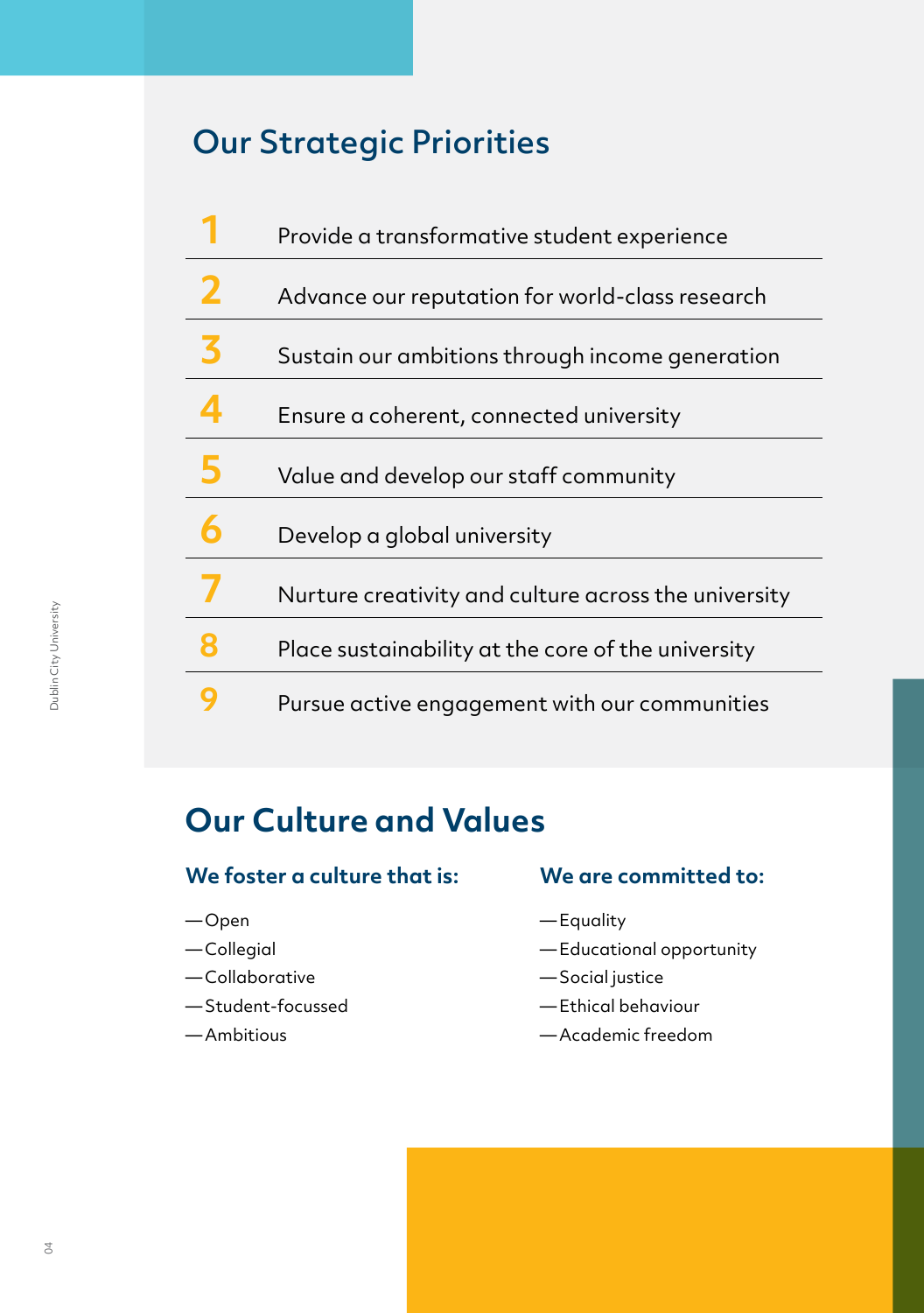# **Our DCU**

#### **Our Ambition**

To be a welcoming, diverse community where people and ideas thrive.

#### **Our Focus**

There are five pillars that support and focus our efforts to create a vibrant, cohesive staff community and culture: **Our DCU**.

| Culture           | We live according to our values                   |
|-------------------|---------------------------------------------------|
| <b>Connection</b> | We regularly come together to<br>work and connect |
| <b>Dialogue</b>   | We benefit from sharing information<br>and views  |
| Recognition       | We are valued for what we do and<br>how we do it  |
| <b>Well-being</b> | We are enabled to be at our best                  |

A commitment to the principles and practices of equality, diversity and inclusion underpin the Our DCU framework.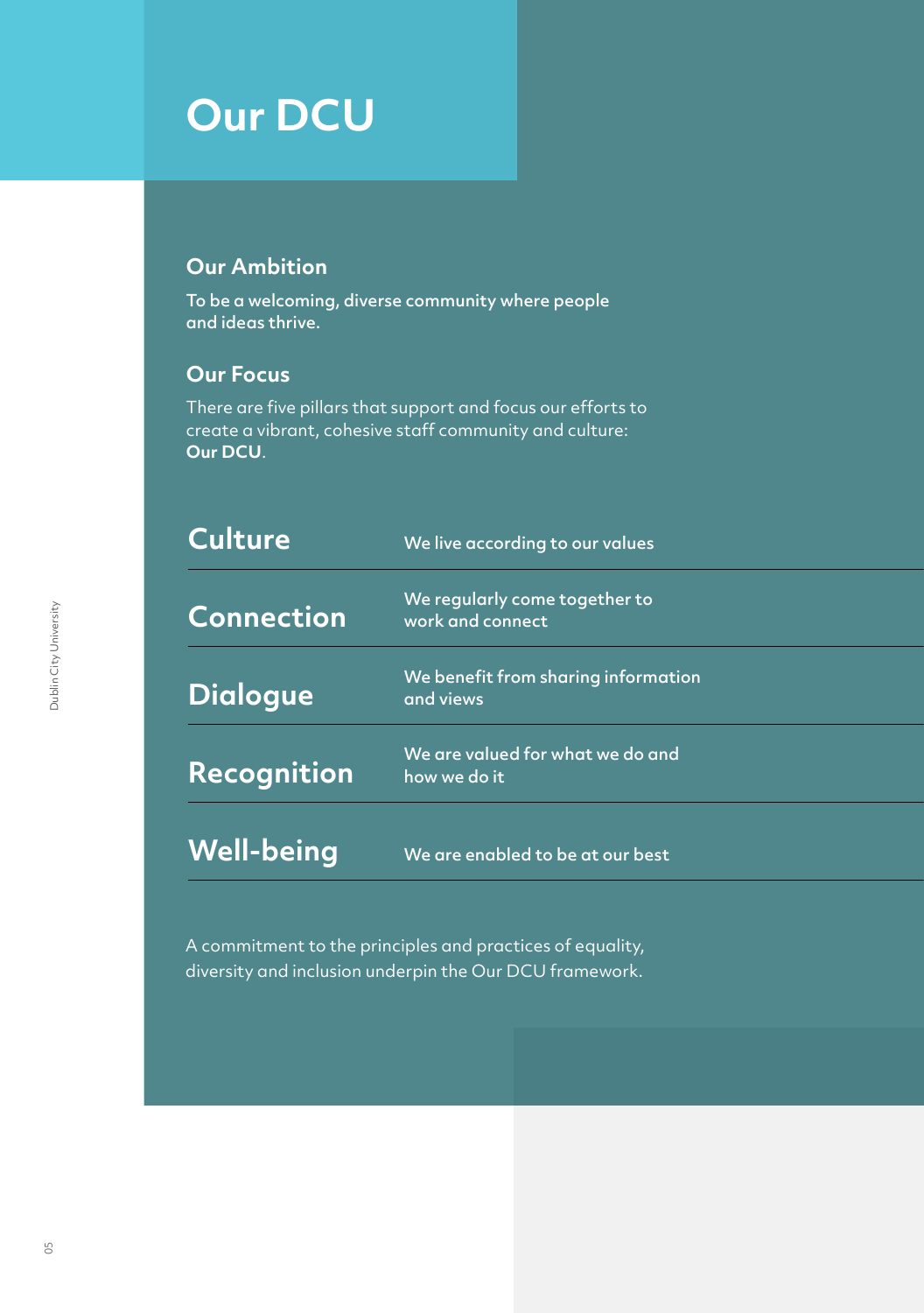# **CULTURE**

### **Goal:** We live according to our values

A few years ago Joshua Rothman, The Ideas Editor of the New Yorker magazine, wrote that culture represents 'a wish that a group of people might discover, together, a good way of life… that might express itself in their habits, institutions, and activities (which) in turn, might help individuals flourish'. For us, culture is much more than a wish, it is the mainstay of our community. That's why we are prioritising work to understand our values and to bring them meaningfully to life.

- —Build understanding of and connection with DCU's values through ongoing exploration of their application in employees' working lives
- —Integrate values-led consideration into recruitment, performance and promotion processes
- —Enhance the physical work environment to reflect and promote the values
- —Respond to other initiatives as appropriate which seek to promote the values of DCU

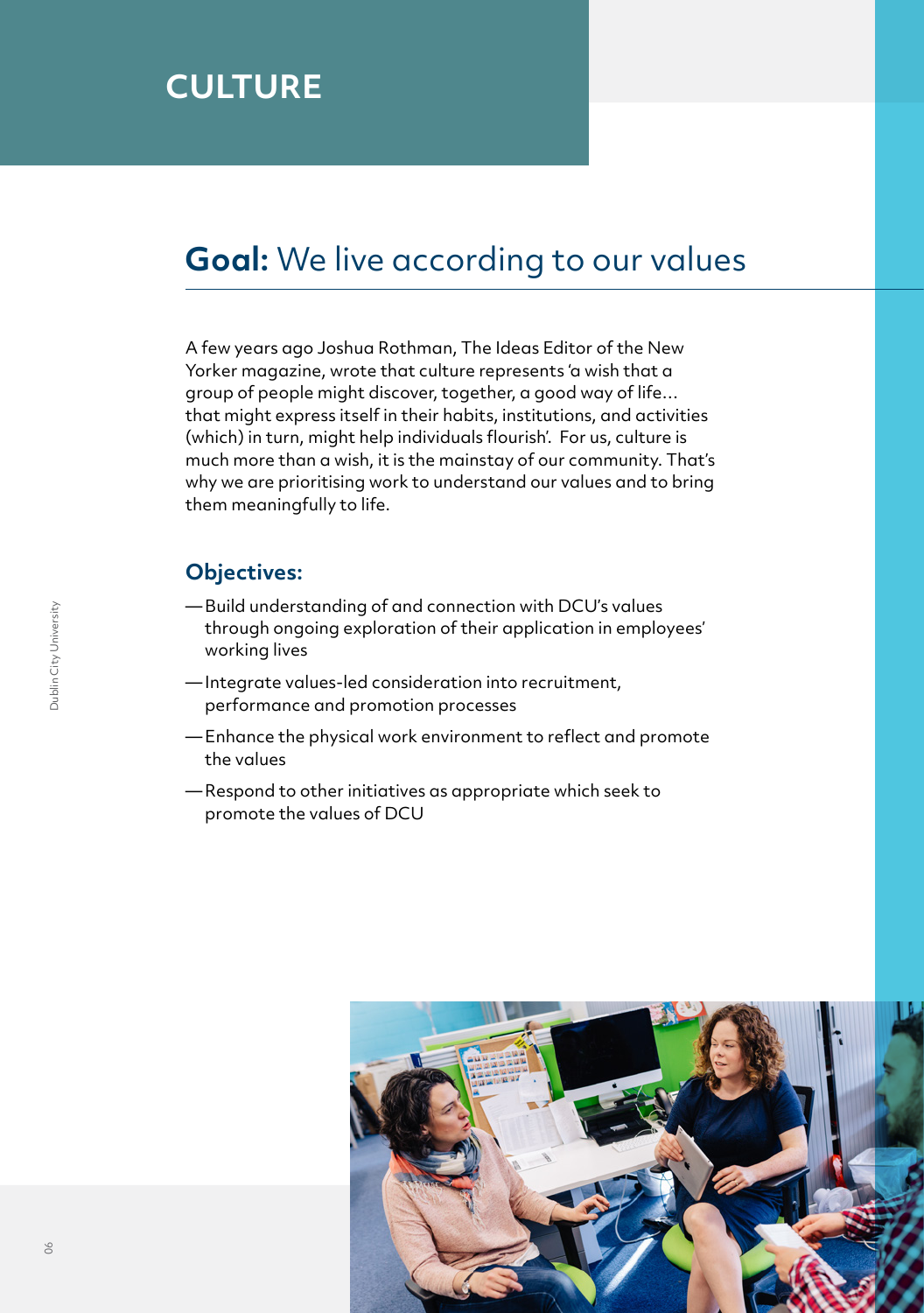# **CONNECTION**

# **Goal:** We regularly come together to work and connect

The power of social connection has been well researched. To be at our best personally and professionally, we need positive, supportive connections with others. Under this priority we seek to provide the physical circumstances and environment that facilitate people coming together, to create opportunities for staff to network, collaborate and socialise and to engender the sense of belonging that makes Our DCU meaningful.

- —Encourage and enable the practice of cross campus collaboration by promoting existing opportunities and by creating new ones
- —Engage staff across disciplines and campus through a yearround programme of social events, curated and developed by a staff social committee
- —Create social and work spaces that promote people and ideas coming together
- —Facilitate the mobility of staff between campuses through the provision of appropriate transport options

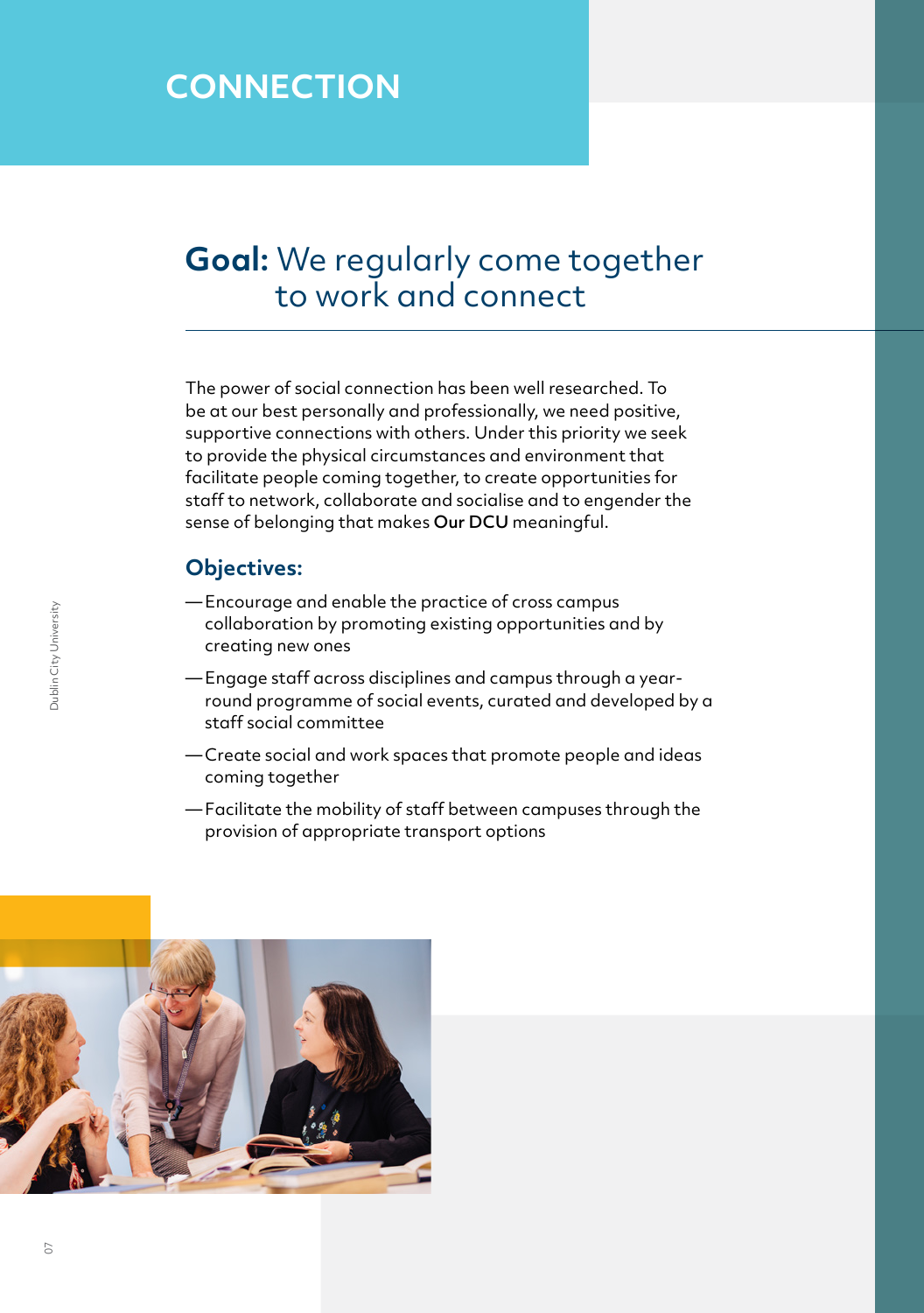# **DIALOGUE**

# **Goal:** We benefit from sharing information and views

Dialogue has been called the 'art of thinking together'. It is a means of gaining insight and increasing understanding. We need to ensure the processes and practices that support good dialogue, such as information flow, engagement and participation, are in place in DCU so that we can make informed decisions and strengthen what we do. Communication is essential for any community to be effective. Dialogue is an attribute of a truly strong and positive community.

- —Create and enable opportunities for dialogue face-to-face and online to ensure that all voices are heard
- —Ensure staff at all levels are informed of key decisions, actions and events
- —Create and enable opportunities for staff to think together on issues relevant to their work

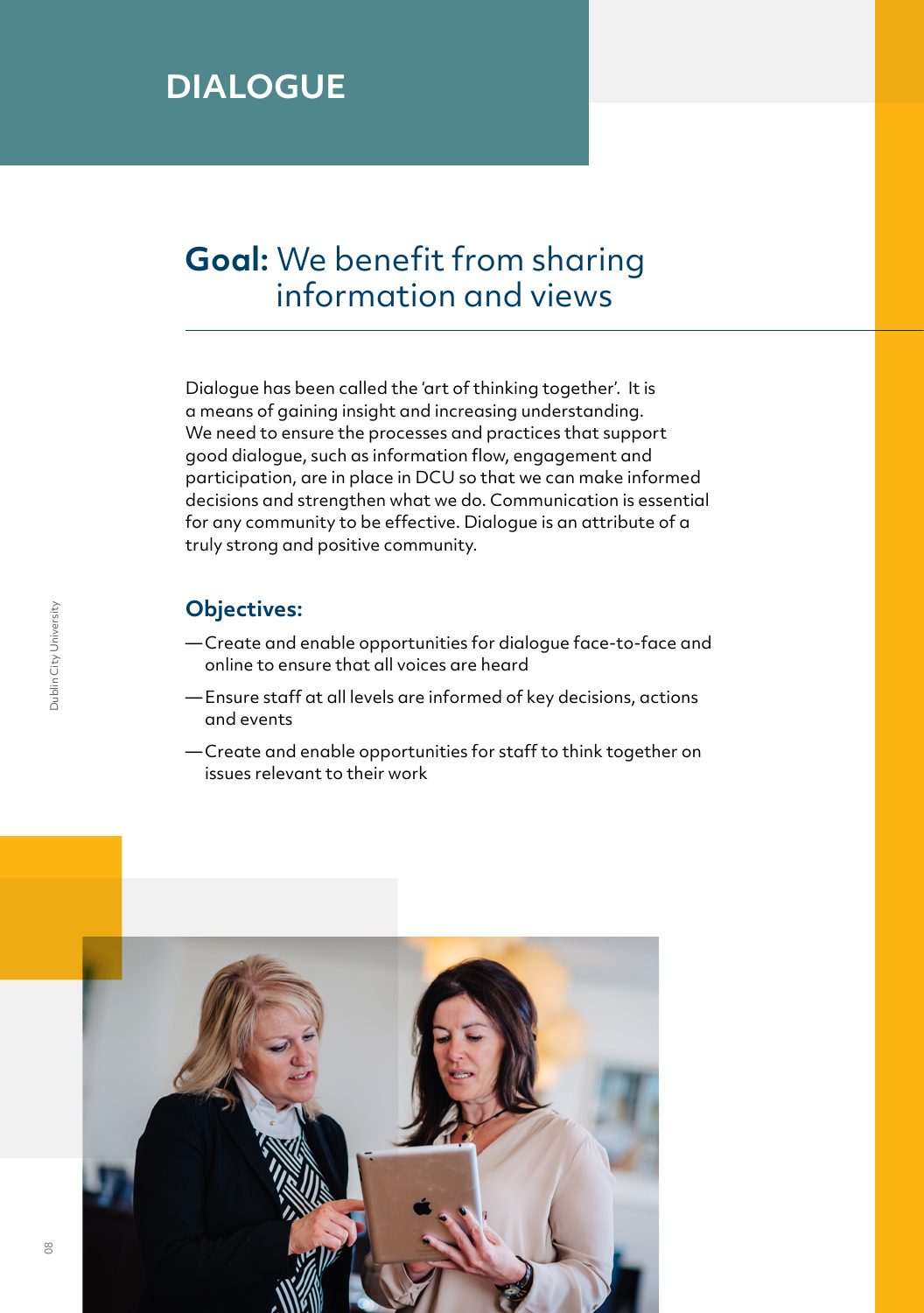# **RECOGNITION**

# **Goal:** We are valued for what we do and how we do it

We all thrive when we are appreciated. We will put in place the policies, practices, incentives and acknowledgements that recognise and celebrate the staff who make valuable contributions to DCU, be it academic achievement, exceptional professional competence, individual excellence or superior team performance.

- —Expand the portfolio of recognition awards and staff appreciation initiatives
- —Ensure all staff enjoy parity of esteem and equality of opportunity for professional development and career progression
- —Promote and encourage behaviours and attitudes that evidence respect and gratitude

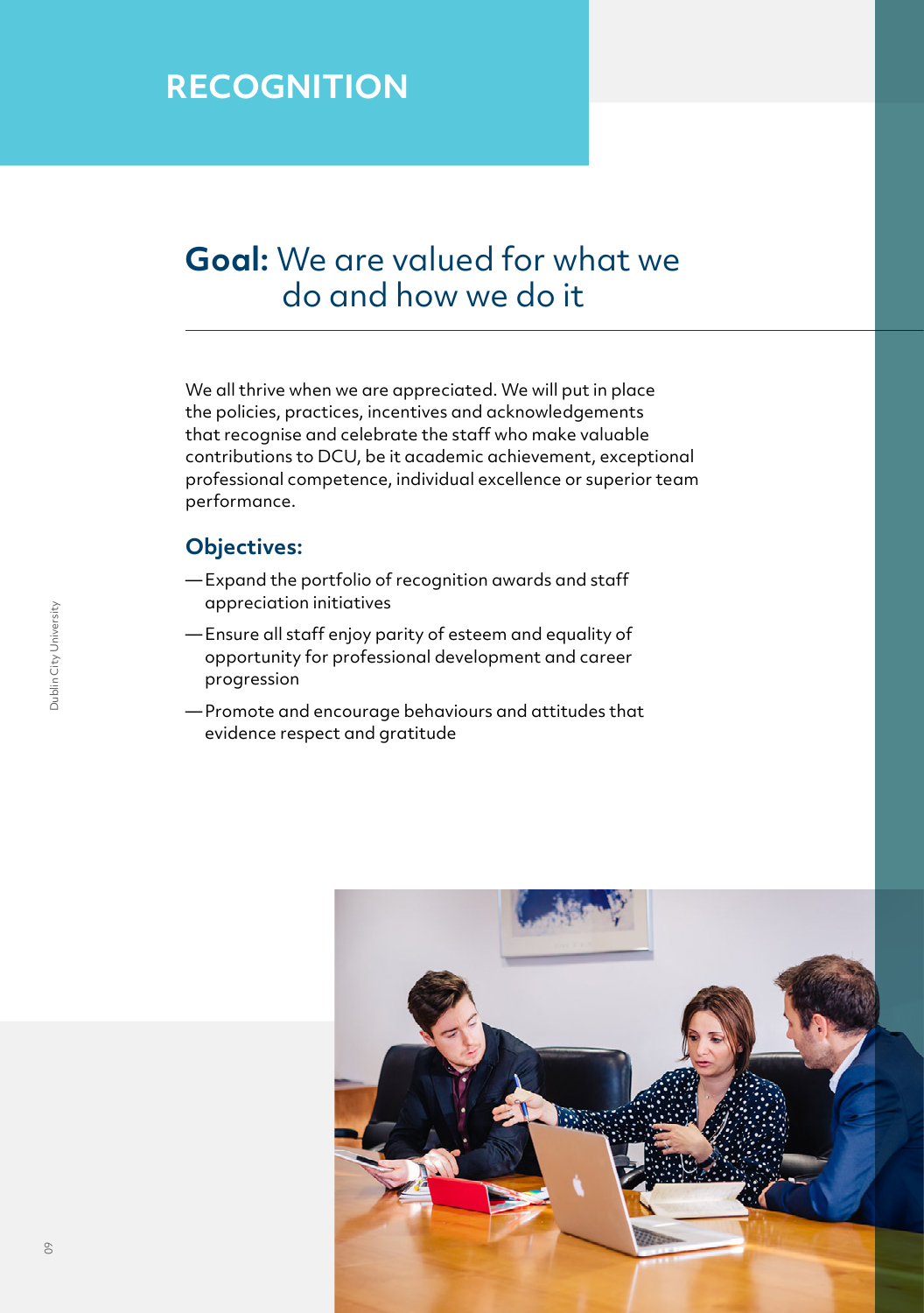# **WELL-BEING**

### **Goal:** We are enabled to be at our best

Positive communities prioritise the well-being of their members. They support, encourage and help them to be the best they can be. This is our aim here. We seek to introduce and support practices and policies that enable staff to manage the demands of work and home life, or to feel assured of our support and guidance if they need it.

- —Advance policies and practices that support flexible and respectful work arrangements
- —Further develop and promote engagement with the DCU Employee Assistance Programme
- Conduct biennial staff engagement survey to monitor and track results on key indices and gain insight to strengthen performance
- —Encourage and enable initiatives that encourage physical and mental well-being
- —Promote and encourage the principle of reflection and embed the practice of review